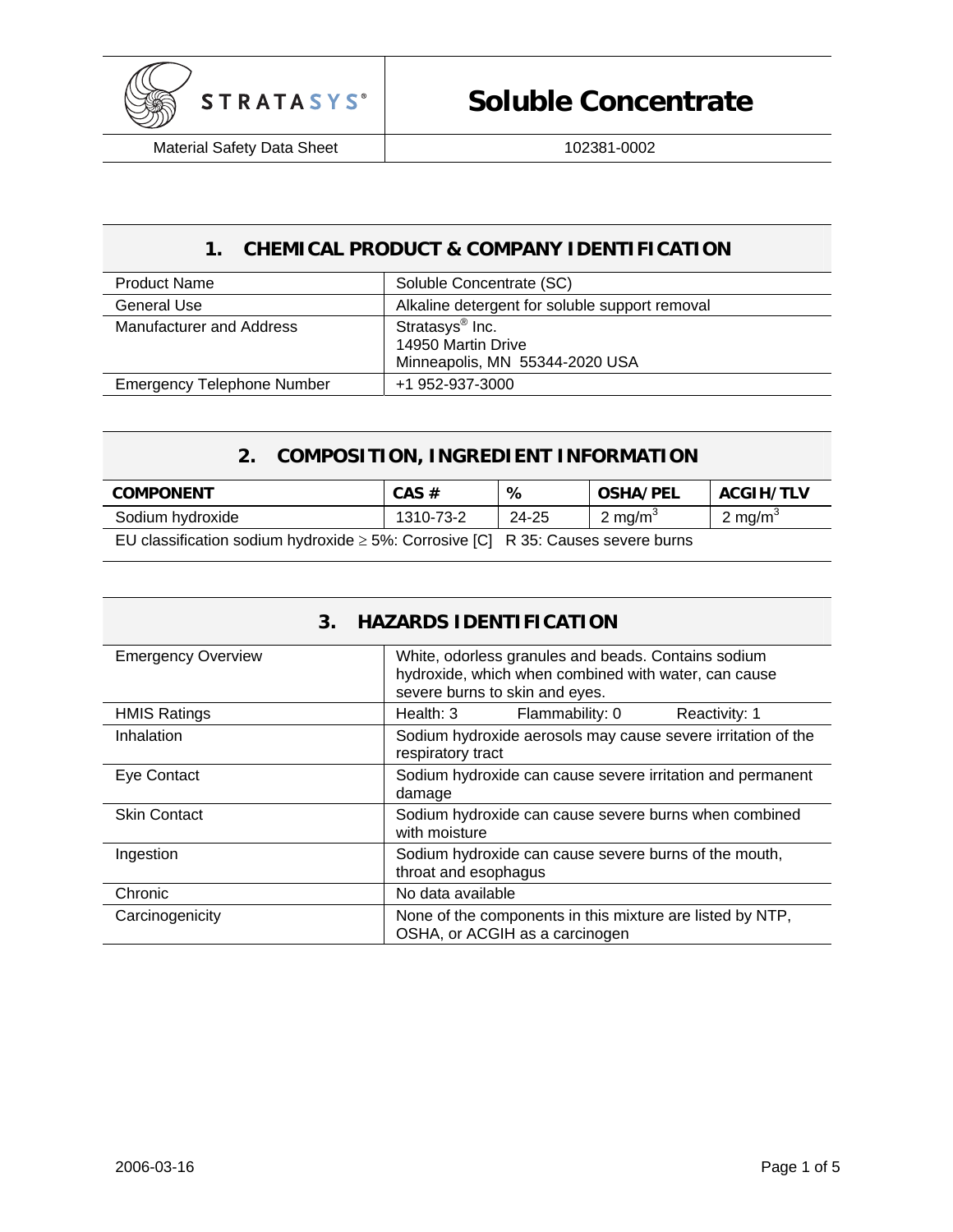

## **4. EMERGENCY AND FIRST AID MEASURES**

| Inhalation          | If inhaled, remove to fresh air. If not breathing, give artificial<br>respiration. If breathing is difficult, give oxygen. Call a<br>physician. |
|---------------------|-------------------------------------------------------------------------------------------------------------------------------------------------|
| <b>Skin Contact</b> | Remove contaminated clothing. Wash thoroughly with soap<br>and water immediately. Get medical attention if irritation or<br>burns develop.      |
| Eye Contact         | In cases of contact, hold eyelids apart and immediately flush<br>eyes with plenty of water for at least 15 minutes. Call a<br>physician.        |
| Ingestion           | If swallowed, call a physician. Give large amounts of water to<br>drink. Never give anything by mouth to an unconscious<br>person.              |

#### **5. FIRE-FIGHTING MEASURES & EXPLOSION HAZARD DATA**

| Flash Point                             | Not applicable                                                                                                                                             |
|-----------------------------------------|------------------------------------------------------------------------------------------------------------------------------------------------------------|
| <b>Autoignition Temperature</b>         | Not applicable                                                                                                                                             |
| <b>Extinguishing Media</b>              | Use dry chemical powder or carbon dioxide for small fires; for<br>large fires, use water or foam spray                                                     |
| <b>Special Fire-Fighting Procedures</b> | Evacuate personnel to a safe area. Keep personnel removed<br>and upwind of fire. Wear self-contained breathing apparatus<br>and full protective equipment. |
| Unusual Fire and Explosion Hazards      | None known                                                                                                                                                 |
| <b>Hazardous Decomposition Products</b> | Thermal decomposition will produce oxides of carbon, sulfur<br>and sodium                                                                                  |

#### **6. ACCIDENTAL RELEASE MEASURES**

| General  | Notify the appropriate authorities immediately. Take all<br>additional action necessary to prevent and remedy the<br>adverse effects of the spill. |
|----------|----------------------------------------------------------------------------------------------------------------------------------------------------|
| Specific | Contain spill. Sweep up dry sodium hydroxide for recycling or<br>disposal. Dispose as dry waste.                                                   |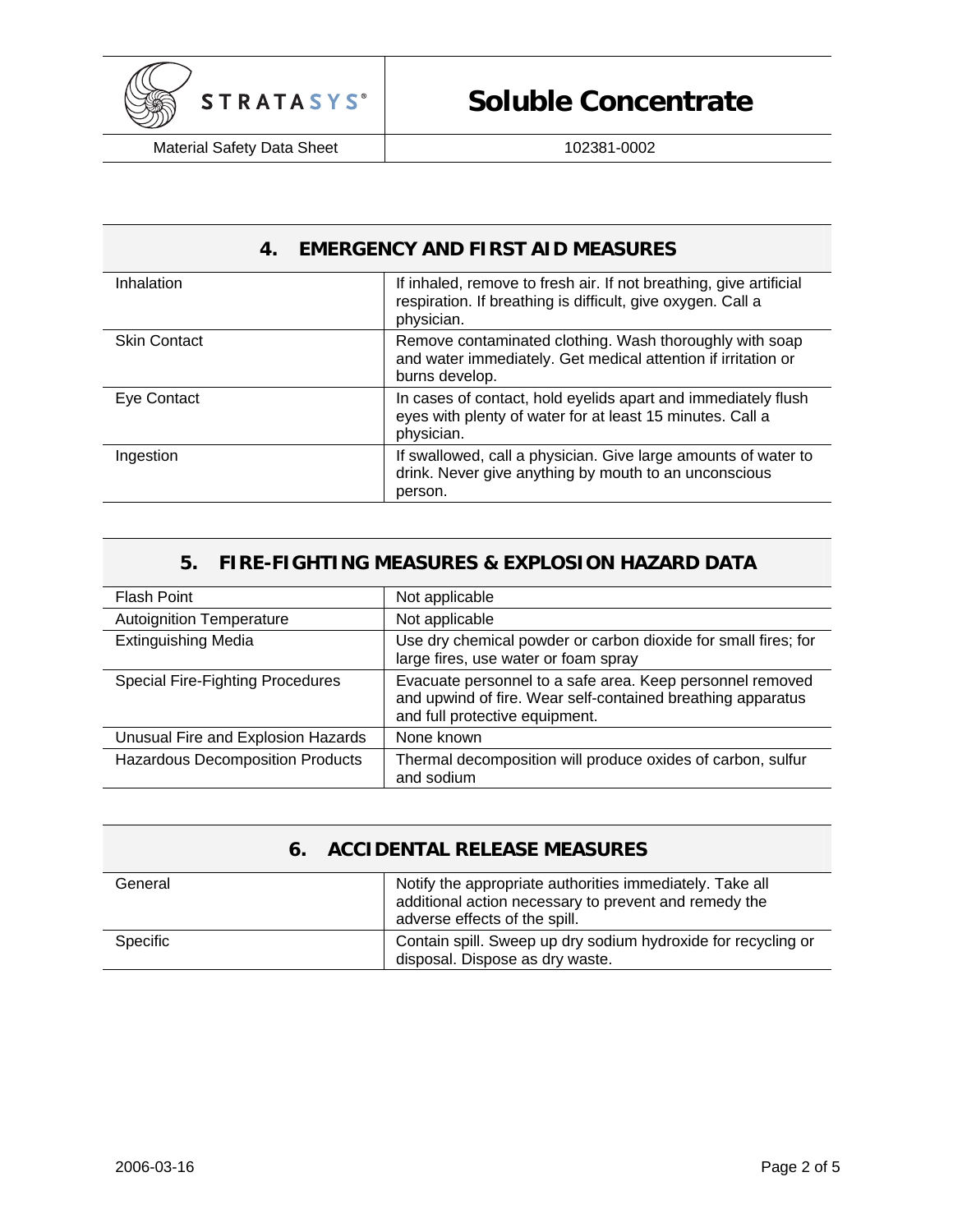

# **Soluble Concentrate**

Material Safety Data Sheet | 102381-0002

## **7. HANDLING & STORAGE**

| Handling | Sodium hydroxide is extremely corrosive. Avoid contact with<br>skin and eyes. Wash thoroughly after handling. Remove<br>contaminated clothing and wash before reuse. Never add<br>water to sodium hydroxide, only add sodium hydroxide to<br>water. |
|----------|-----------------------------------------------------------------------------------------------------------------------------------------------------------------------------------------------------------------------------------------------------|
| Storage  | Store in a cool, well-ventilated area. Keep container tightly<br>closed.                                                                                                                                                                            |

### **8. EXPOSURE CONTROLS & PERSONAL PROTECTION**

| Ventilation    | Use only with adequate ventilation and in accordance with the<br>exposure guidelines for sodium hydroxide |
|----------------|-----------------------------------------------------------------------------------------------------------|
| Respiratory    | Use proper respiratory equipment if exposure limits are<br>exceeded                                       |
| Eye Protection | Wear safety goggles to prevent contact with eyes                                                          |
| Skin           | Use protective gloves                                                                                     |
| Other          | Use protective clothing as appropriate                                                                    |

## **9. PHYSICAL & CHEMICAL PROPERTIES**

| Appearance                 | White granules and beads |
|----------------------------|--------------------------|
| Odor                       | <b>Odorless</b>          |
| Vapor Pressure             | Not applicable           |
| <b>Vapor Density</b>       | Not applicable           |
| <b>Melting Point</b>       | Not determined           |
| <b>Boiling Point</b>       | Not applicable           |
| <b>Specific Gravity</b>    | Not applicable           |
| Volatile By Volume (Water) | Not applicable           |
| Solubility In Water        | Soluble                  |
| pH (of solution)           | ~13                      |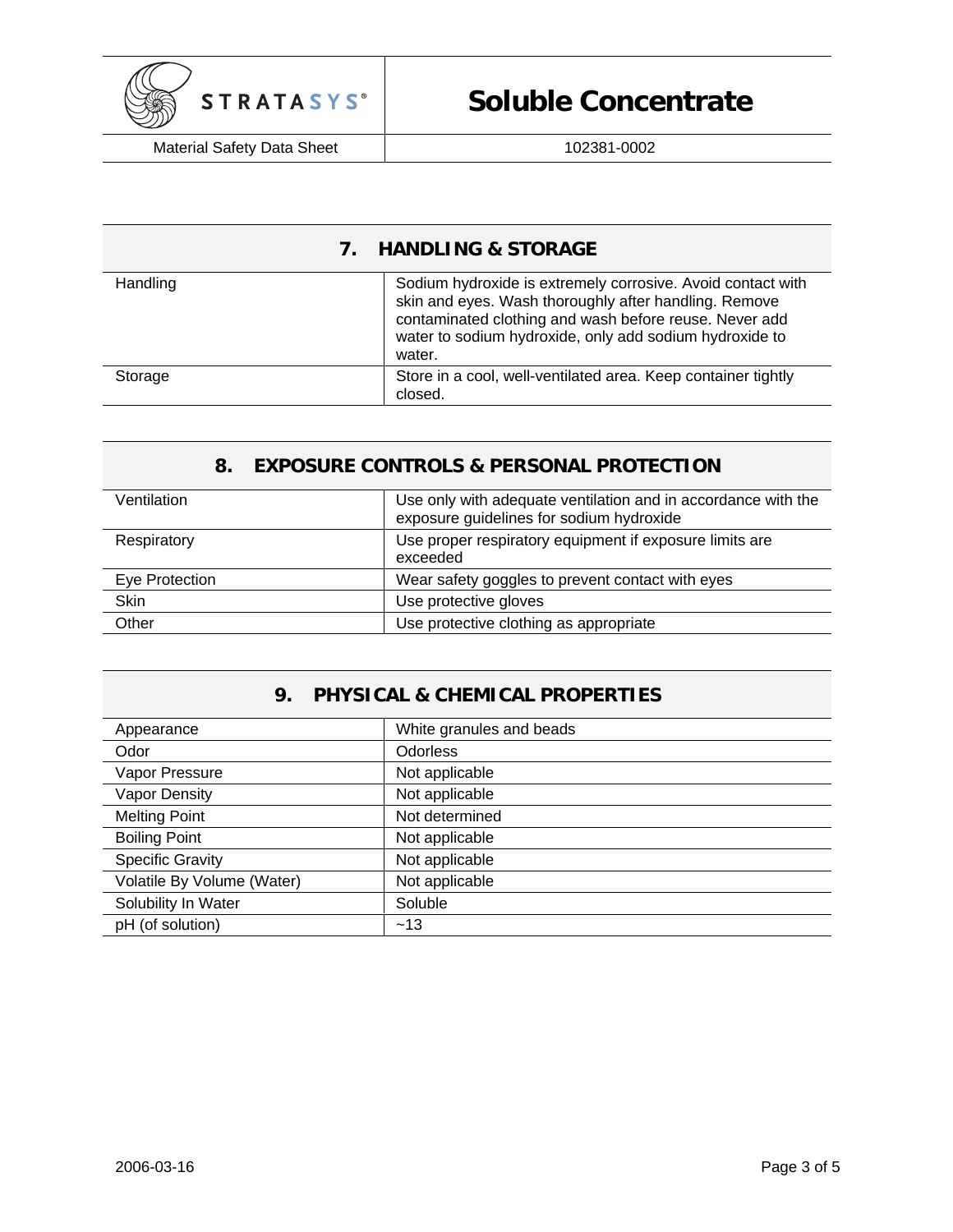

## **10. STABILITY & REACTIVITY**

| Stability                                          | Stable under normal recommended storage and handling<br>conditions (see section 7) |
|----------------------------------------------------|------------------------------------------------------------------------------------|
| Hazardous Polymerization                           | Will not occur                                                                     |
| Incompatibility                                    | Strong acids, metals such as aluminum, zinc, tin                                   |
| Hazardous Thermal Decomposition<br><b>Products</b> | Thermal decomposition will produce oxides of sodium                                |

### **11. TOXICOLOGICAL DATA**

| <b>Acute Oral</b>      | In animal studies, short-term exposure to sodium hydroxide<br>has caused severe corrosive damage to the esophagus |
|------------------------|-------------------------------------------------------------------------------------------------------------------|
| Acute Dermal           | Sodium hydroxide, when in contact with skin moisture, can<br>cause severe injury depending on length of contact   |
| Acute Inhalation       | No data available for solid sodium hydroxide                                                                      |
| <b>Skin Irritation</b> | Sodium hydroxide can cause severe burns                                                                           |
| Eye Irritation         | Sodium hydroxide can cause severe burn                                                                            |
| Genotoxicity           | Sodium hydroxide is negative in the Ames test                                                                     |

## **12. ECOLOGICAL INFORMATION**

| <b>Fish Toxicity</b>   | No data available |
|------------------------|-------------------|
| Daphnia Toxicity       | No data available |
| <b>Bioaccumulation</b> | No data available |

## **13. DISPOSAL CONSIDERATIONS**

Disposal of wastes and used containers must be in accordance with applicable federal, state and local regulations.